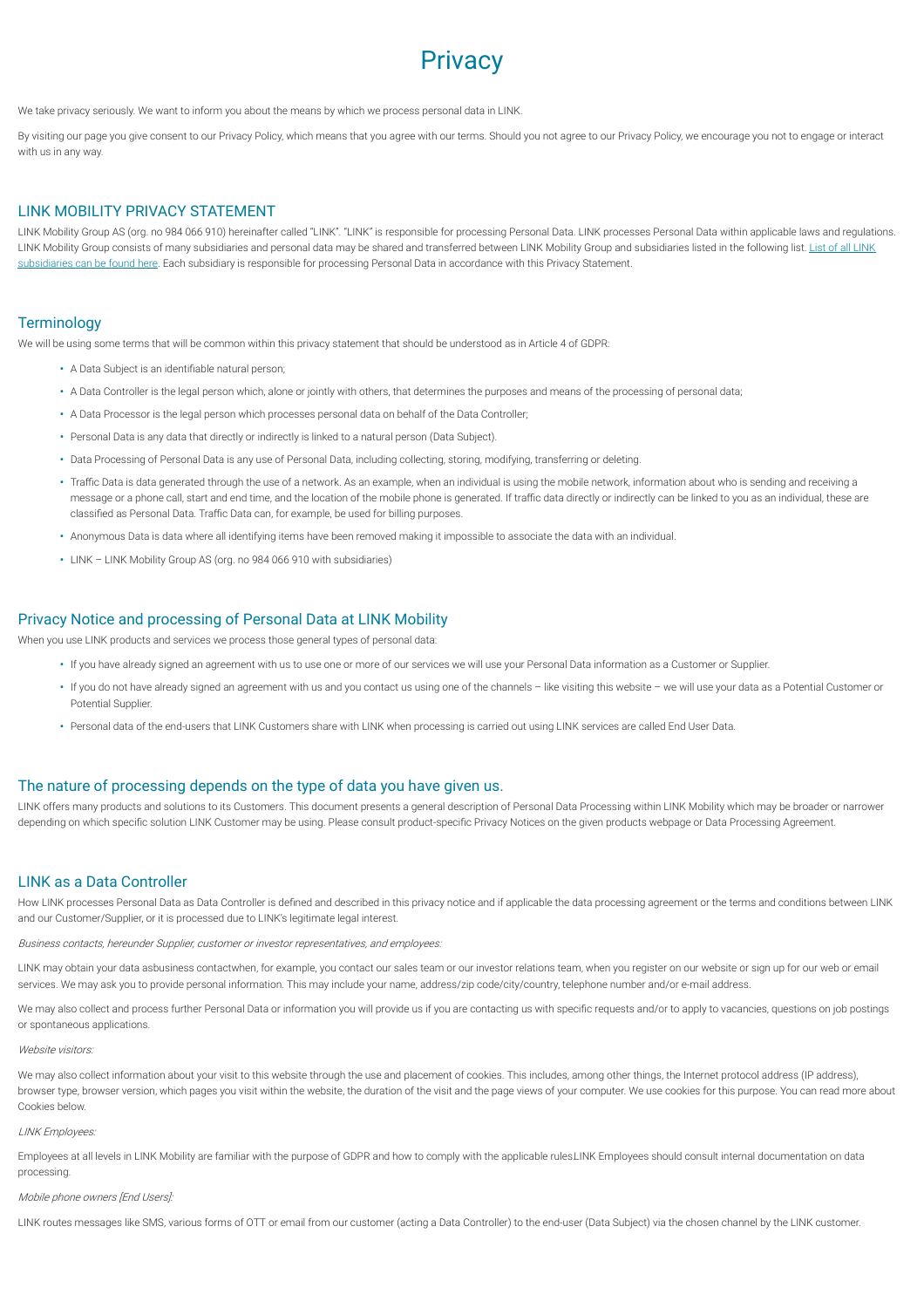Enrich Personal Data with data from third-party sources (e.g. economic and demographic data from publicly available sources) prior to anonymisation and segmentation for use in analysis for marketing and reporting purposes. Note that LINK or LINK's customer will not use enriched data untilanonymized.

Examples of processing activities when LINK acts as Data Controller:

Notifying Customers/Suppliers and their representatives and employees of:

- **•** Changes in the terms and conditions, payments, other regulations or privacy policy,
- **•** Changes directly related to the provision of services within the LINK services, m.in. such as service updates, updates to technical conditions and documentation,
- **•** The state of payment for the services realized (the invoicing and the status of payments), including the discount codes for services,

#### Responding to inquiries:

- **•** or questions related to services, terms and conditions, or this privacy notice
- **•** to the operation of the LINK service.
- **•** Information related to the quality of service.

Another usage:

- Manage End User profile and End User consents.
- **•** Contact, or to keep visitors or our website informed of information that LINK think may be of interest of the visitor (marketing) after a visitor has submitted a web form on our website or via other means (opt-in);
- **•** Obtain an insight into the use of our website, as described below in the cookie section;
- **•** Send and route messages like SMS, OTT or email from our customer (acting a Data Controller) to the end user (Data Subject).
- **•** Customer Satisfaction Surveys.
- **•** Manage memberships Mediate information and membership offers.
- **•** Improve and evaluate our website and services;
- **•** Execute individual rights;
- **•** Comply with laws and regulations.

## Categories of Personal Data

Depending on the service and the Customers use of the service in question, we may as Data Controller process Personal Data within the following categories

- **•** Basic Personal Data (such as name), contact details (such as email, phone number, etc).
- Location Data, such as GPS, Wi-Fi location data and location data derived from Processor's network (that is not traffic data as defined below).
- Traffic Data: Personal Data processed in relation to the conveyance of a communication on an electronic communications network or billing thereof.
- **•** Data related to the content of the communication, such as e-mails, voice mails, SMS/MMS, browsing data, etc.
- **•** Information about visits to this website through the use and placement of cookies.

In some cases, LINK will be able to link Personal Data collected by several different services, as long as the data is collected for the same purpose.

Your data will not be used in an automated decision-making system, including profiling

Legal basis for LINK processing are:

- To fulfil the agreement for use of a service provided by LINK to the end user, e.g. in relation to the management of the user profile or memberships and to notify end users of changes to, or respond to inquiries related to services, terms, and conditions or this privacy notice.
- **•** To pursue LINK legitimate interests (provided always that the interests of the data subjects do not override such interests), e.g. in relation to improve the services or the user experience, to establish, exercise or defend a legal claim, to prevent loss or damages to LINK or any third parties or to prevent any actions that may compromise LINK or a third party's property or the personal data of the other users of the services.
- **•** Consent, e.g. in relation to the marketing of LINK services.
- **•** To comply with a legal obligation to which LINK is subject e.g. continued storage due to statutory rules of storage for accounting purposes.

Right to lodge a complaint with a supervisory authority:

If you believe that LINK processing of personal data infringes relevant data protection regulations, you are entitled to lodge a complaint with the supervisory authority of your habitual residence, place of work or place of the alleged infringement, or other relevant supervisory authority.

## LINK as a Data Processor

How do LINK process Personal Data as a Data Processor is defined and described in the agreement between LINK and our Customer, the Data Controller, and in the description of the respective services. The data about an individual (Data Subject) that we process as a Data Processor depends on which of our services are used by Customer.

LINK processing of Personal Data on behalf of the Customer is governed by a Data Processing Agreement (DPA), and LINK will only process Personal Data to provide our services to the customer, and in accordance with the DPA and the customer's instructions. Upon termination of the agreement or instructions from the customer, we will delete or return the Personal Data processed under the agreement, unless otherwise required by mandatory law.

Examples of processing activities

- **•** Sharing tools to help you send or route messages SMS and OTT (such as Number Database and receiving numbers).
- **•** Produce message logs, statistics, and reports.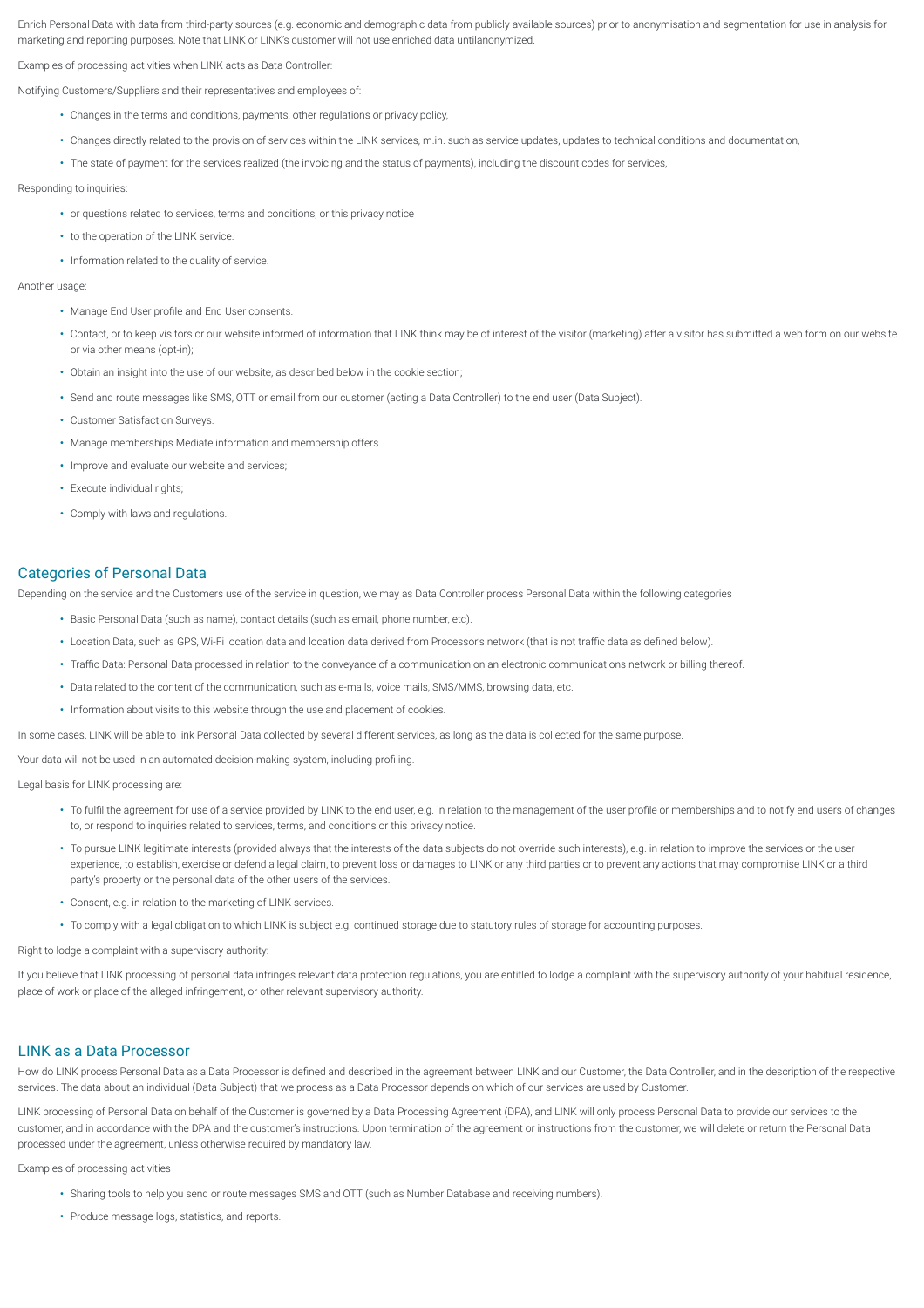- **•** Enrich Personal Data with data from third party sources (e.g. economic and demographic data from publicly available sources) prior to anonymisation and segmentation for use in analysis for marketing and reporting purposes. Note that LINK or LINK's customer will not use enriched data until anonymised.
- Monitor traffic to ensure message delivery and system stability
- **•** Manage Data Subject consents.
- **•** Store and manage Data Subjects information on Data Controllers behalf.
- **•** Provide catalogue services.

Depending on the service and the customer's use of the service in question, we may as Data Processor process Personal Data within the following categories:

- **•** Basic Personal Data (such as name), contact details (such as email, phone number, etc).
- **•** Special categories of Personal Data, such as data revealing racial or ethnic origin, political opinions, religious or philosophical beliefs, trade union membership or health data.
- Location Data, such as GPS, Wi-Fi location data and location data derived from Processor's network (that is not traffic data as defined below).
- Traffic Data: Personal Data processed in relation to the conveyance of a communication on an electronic communications network or billing thereof.
- **•** Data related to the use of our customers' services, such as transaction history or messaging events.
- **•** Data related to the content of the communication, such as e-mails, voice mails, SMS/MMS, browsing data, etc.

#### Legal basis for processing:

**•** Data Processing Agreement with Customer;

Data Subjects can at any time:

- **•** Withdraw consent to processing activities based on consent.
- **•** Access or Amend Personal Data.
- **•** Request export or deletion of Personal Data.
- **•** Request restriction of, or object to, processing.
- **•** Terminate the agreement.

Right to lodge a complaint with a supervisory authority:

If you believe that LINK processing of personal data infringes relevant data protection regulations, you are entitled to lodge a complaint with the supervisory authority of your habitual residence, place of work or place of the alleged infringement, or other relevant supervisory authority.

# Data Retention

LINK will retain Personal Data for as long as it is necessary to fulfill the purposes for processing and will as a main rule retain Personal Data until termination of the agreement or until end users request deletion. Please note that legal obligations, e.g. statutory rules related to storage for accounting purposes or anti-terrorism laws may make it necessary to store Personal Data after the termination of the agreement. Continued storage may also occur where such storage is necessary for the purposes of legitimate interests pursued by LINK, including, but not limited to, the establishment, exercise or defense of legal claims.

#### How do we protect Personal Data?

Safeguarding Personal Data is of the utmost importance to LINK. We therefore continuously work to protect Personal Data. Our information security policy and personal data protection policy embraces protection for personnel, data, IT infrastructure, internal and public networks, as well as office buildings and technical facilities. Specific Technical and Organizational Measures can be found in our Data Processing Agreement. Special attention is given to information such as Personal Data.

Our security work aims to balance risk exposure, business value, available technology, vulnerabilities, and threats in order to comply with applicable laws, regulations as well as with contractual demands.

LINK strives to implement security measures by setting appropriate levels of protection for Personal Data and by so preventing disclosure of Personal Data to unauthorized parties, externally and internally.

#### With whom do we share data?

LINK may disclose personal data to third party vendors and hosting partners who perform services for LINK, in order to be able to deliver the services.

These third party vendors will only use the Personal Data for the purposes they were collected and in order to perform their services towards LINK. The relationship to such third party vendors will be governed by a Data Processing Agreement.

LINK may disclose the personal data of Business contacts and Website visitors between all of the entities listed as subsidiaries in LINK Mobility Group. LINK also have subsidiaries that are located outside EU/EEA area. The access to the personal data from the subsidiaries is protected with EU Standard Contractual Clauses signed between LINK Mobility Group and all subsidiaries.

The disclosure of Personal Data to public bodies may occur if and to the extent required by law and current regulations.

Your personal data (website visitors) may be transferred to a third country (USA) based on your explicit consent - cookie information

How does LINK ensure transfer to third countries in accordance with new requirements?

Following the judgement of the Court of Justice of the European Union ("CJEU") of 16 July 2020 Data Protection Commissioner v. Facebook Ireland LTD, Maximillian Schrems, C-311/18 ("Schrems II"), and in the Recommendations 01/2020 from the European Data Protection Board ("EDPB") adopted on 10 November 2020, the measures required in order for transfer of personal data outside the European Economic Area ("EEA") require a higher level of specification and care on the side of the entities responsible for such transfers to comply with the GDPR.

LINK mobility implements the specified requirements in accordance with the steps below

**•** Step 1: In LINK Mobility we know our transfers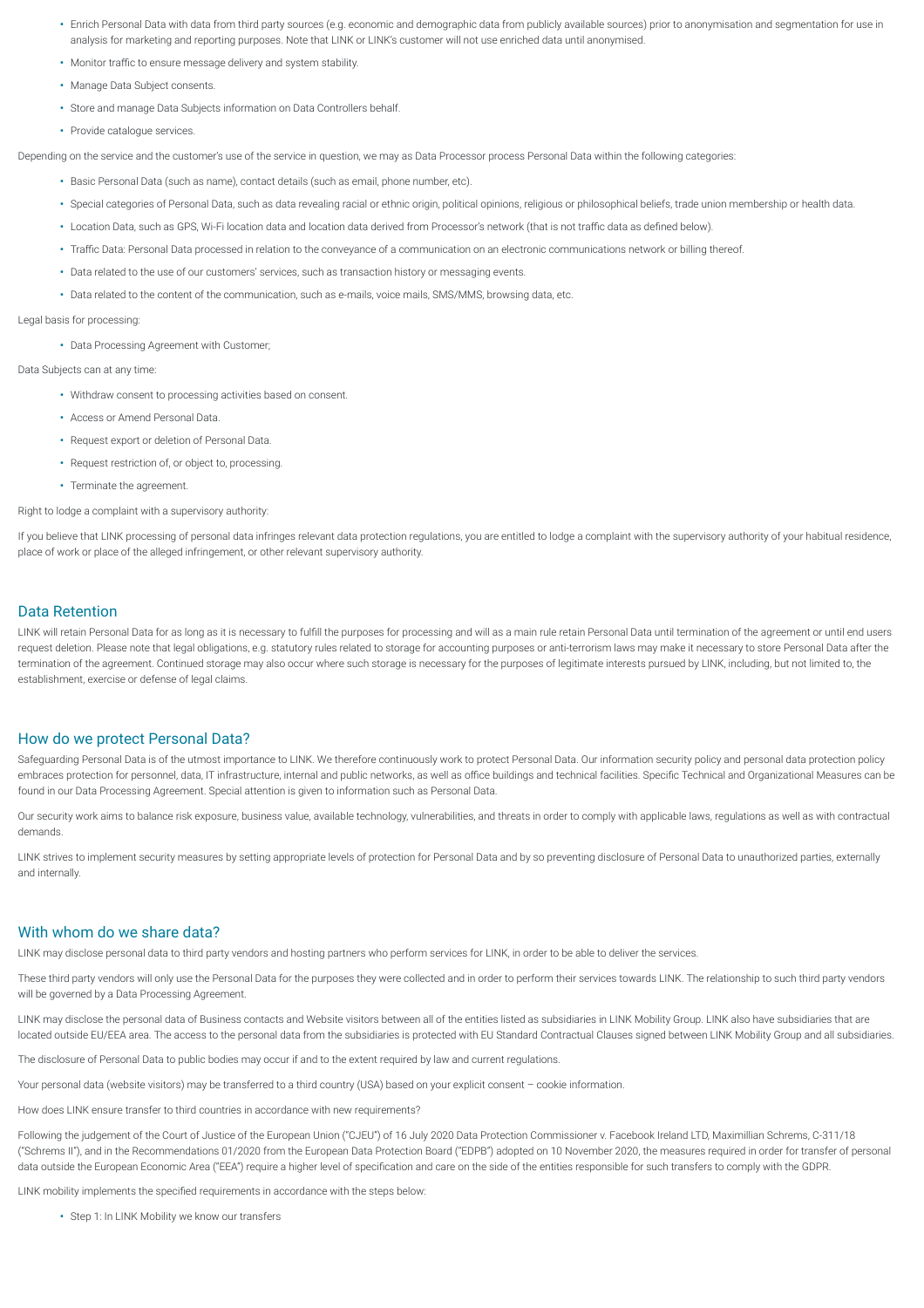LINK Mobility ensures through its contracts with third parties and its internal processes that transfers to countries outside the EEA do not take place without LINK Mobility's knowledge and documentation of such transfer.

**•** Step 2: In LINK Mobility we verify the safeguard our transfer relies on

LINK Mobility does not rely on legacy safeguards for transfer (Privacy Shield and Safe Harbor). If any transfer is required, only European Commission adequacy decisions, and the current safeguards as listed under GDPR Article 46 are chosen.

**•** Step 3: Transfer under the law of the country in question

Transfer is performed only if the laws of the country in question, including any supplementary measures in place, do not prevent processing in compliance with the requirements for the applicable transfer."

# Social networking

LINK may collect information about you in connection with social networking sites in several ways

- **•** When you choose to join (or "like") a LINK page on a social networking site (such as the LINK Mobility page on Facebook). In these situations, the social networking site may make some information about you available to LINK. Please see the privacy policy for the social networking site to learn more.
- **•** When you interact with a LINK social networking page or content, we may use cookies to learn which links you clicked.
- **•** When you make information publicly available on your social networking page, we may collect that information.
- **•** When you make use of the Social Sign-In feature to access content in lieu of submitting a web form. The Social Sign-In feature allows Web form visitors the opportunity to connect to your online programs using their social network identity. Visitors can use their existing social networking site such as Facebook, LinkedIn, Twitter, or Salesforce to bypass a registration or sign-up Web form. Social Sign-In captures visitors' current contact information and stores the information directly into the database.

To learn more about the privacy practices of a social networking site on which you interact with LINK, please refer to the privacy policy for that social networking site.

#### How do we use cookies?

LINK uses cookies and similar technologies on our websites. Cookies help us to determine the most popular parts of our websites, which pages are visited and for how long. The data is used for the development and analysis of services and targeting website advertisements in services provided by partners.

Cookies are small text files containing a string of characters that can be placed on your computer or mobile device to identify your unique browser or device. Cookies cannot damage your computer or files on your computer. Cookies just allow a site or services to know if your computer or device has visited that site or service before. Cookies can be used to help understand how a site or service is used. Also, they help you navigate between pages more efficiently, remember your preferences, and generally improve your browsing experience.

We use cookies to

- **•** Enable the use of services available through the service, e.g. Authenticating cookies used to log on to the site and maintain login sessions within the site.
- **•** Adjust the content of the website to individual preferences of the user by "remembering" the user's chosen settings and personalizing the user interface, eg. for the selected language or region.
- **•** Create statistics that help you understand how website users use websites, which allows better customization of the website to the users ' needs.
- **•** Deliver advertising content to website users more tailored to their interests.

This website uses cookies. We use cookies to personalise content and ads, to provide social media features and to analyse our traffic. We also share information about your use of our site with our social media, advertising and analytics partners who may combine it with other information that you've provided to them or that they've collected from your use of their services. You consent to our cookies if you continue to use our website.

Cookies are small text files that can be used by websites to make a user's experience more efficient.

The law states that we can store cookies on your device if they are strictly necessary for the operation of this site. For all other types of cookies we need your permission.

This site uses different types of cookies. Some cookies are placed by third party services that appear on our pages.

You can at any time change or withdraw your consent from the Cookie Declaration on our website.

Learn more about who we are, how you can contact us and how we process personal data in our Privacy Policy.

Please state your consent ID and date when you contact us regarding your consent.

Your consent applies to the following domains: linkmobility.co.uk

Cookie declaration last updated on 06/12/2022 by [Cookiebot](https://www.cookiebot.com):

#### **Necessary (3)**

Necessary cookies help make a website usable by enabling basic functions like page navigation and access to secure areas of the website. The website cannot function properly without these cookies.

| Name          | Provider  | <b>Purpose</b>                                                                                                                                                            | Expiry  |
|---------------|-----------|---------------------------------------------------------------------------------------------------------------------------------------------------------------------------|---------|
| CookieConsent | Cookiebot | Stores the user's cookie consent state for the current domain                                                                                                             | 1 vear  |
| rc::a         | Google    | This cookie is used to distinguish between humans and bots. This is beneficial for Persistent<br>the website, in order to make valid reports on the use of their website. |         |
| rc::c         | Google    | This cookie is used to distinguish between humans and bots.                                                                                                               | Session |
|               |           |                                                                                                                                                                           |         |